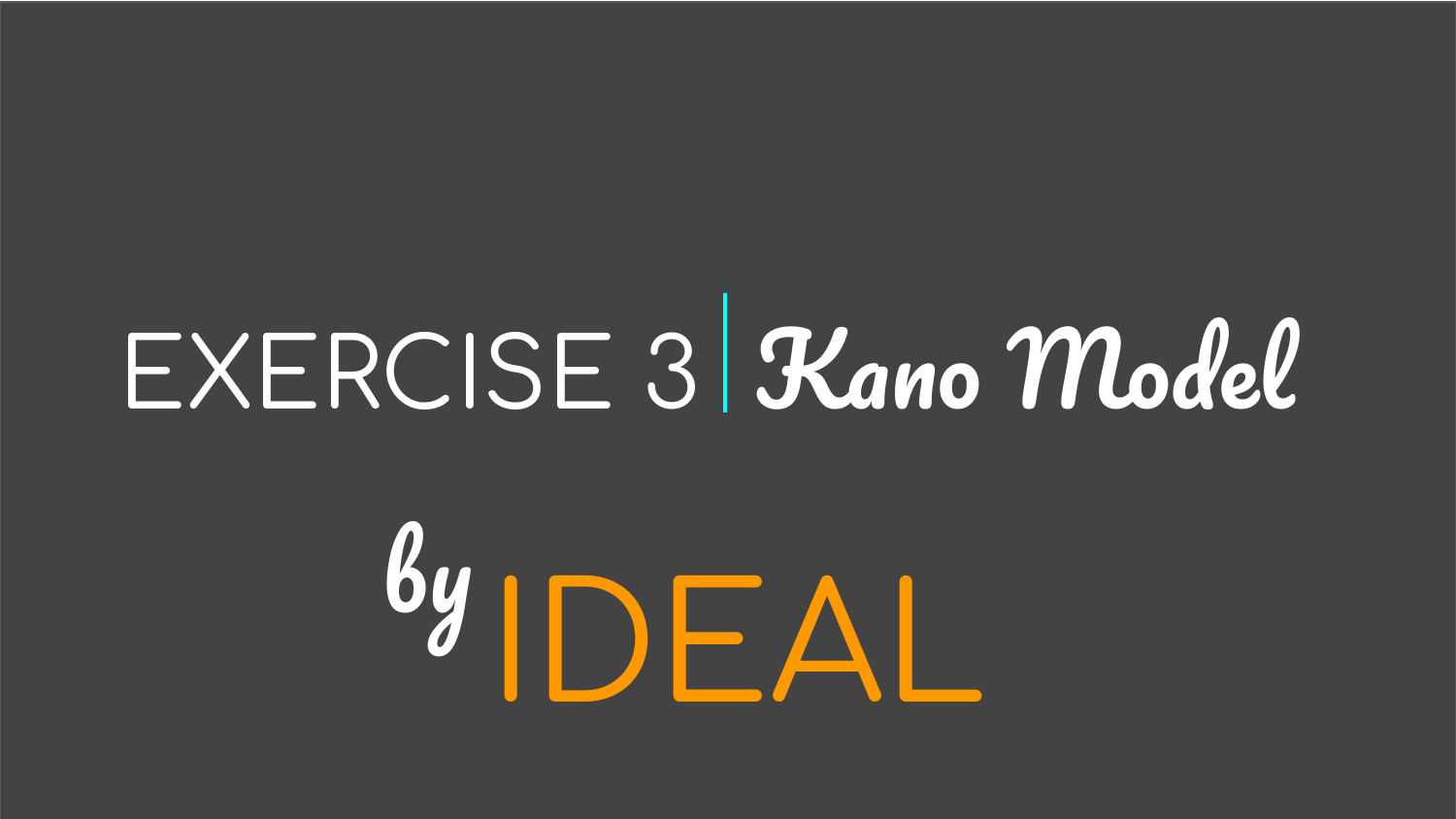## Please let us introduce you to...

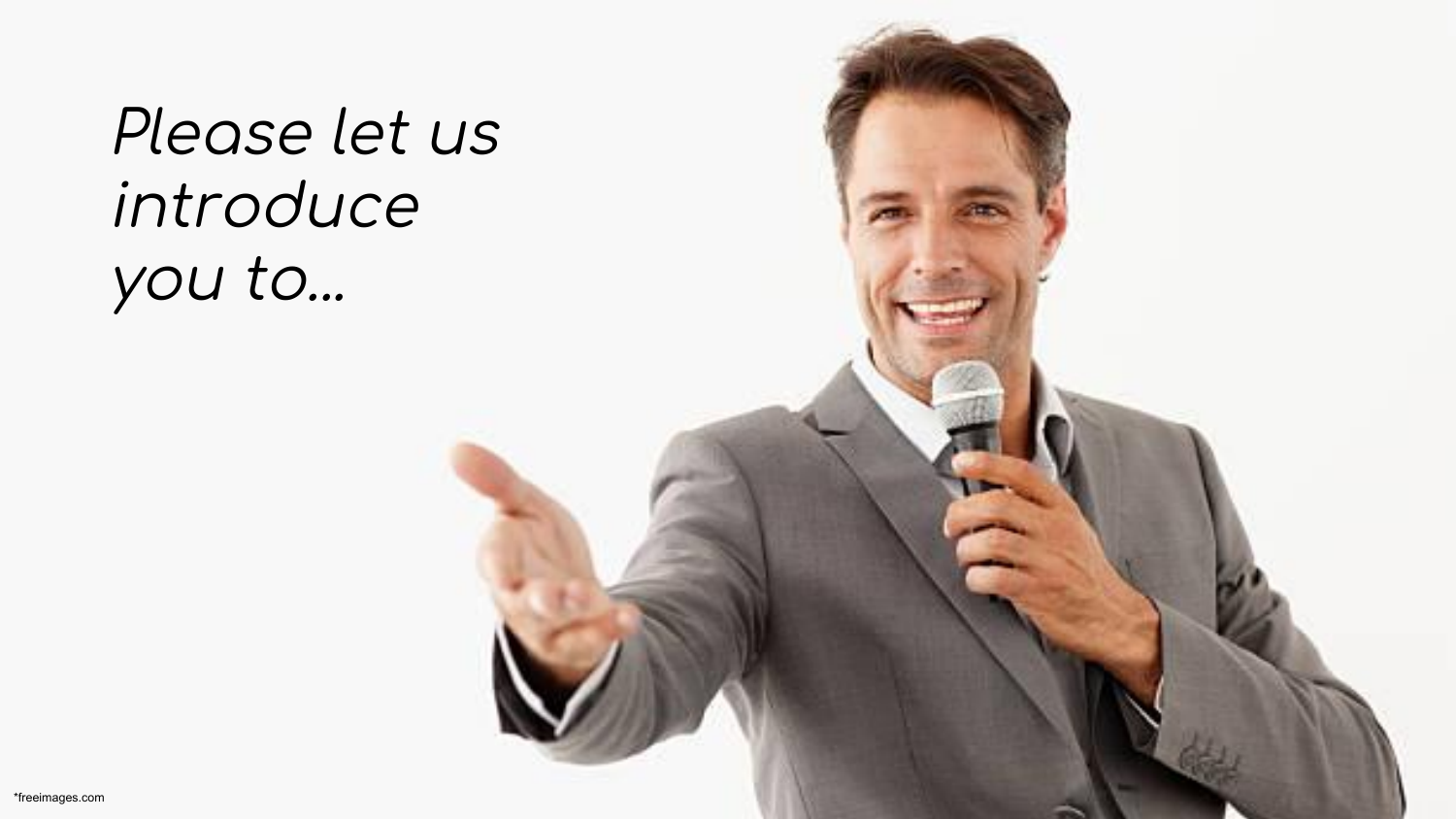## Our Must Haves!

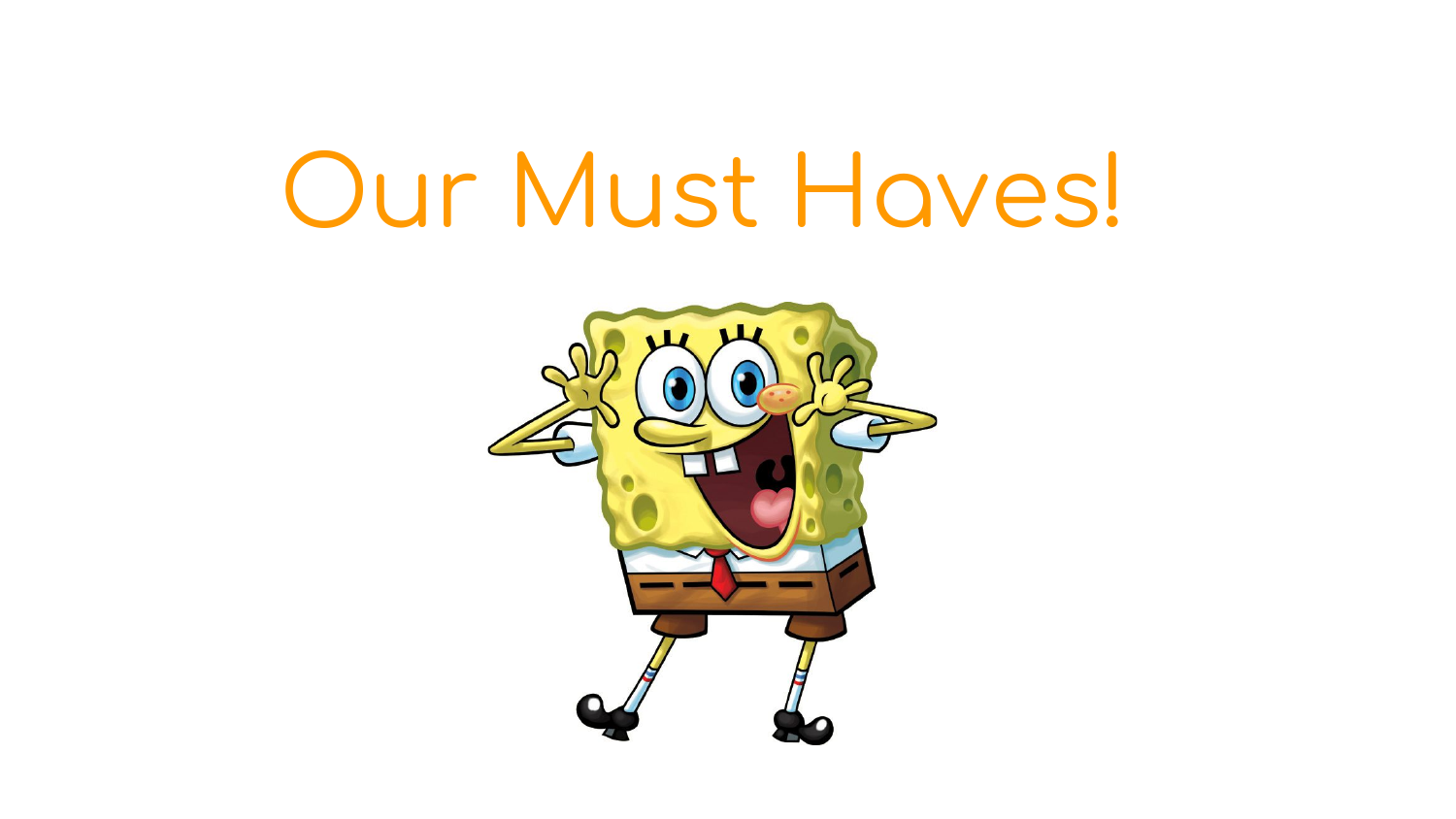### With our product you can...

...match innovate company-project-ideas and internal resources on a databased highway to receive fulminant results.

#### These are our must haves:

- scalable Database (cloud solution)
- Algorithm that matches data
- Access via mobile device (app interface for android/ ios) and computer (internet page)
- Functions: create a profile, create a network, create a project, add requirements to the project, create a project group, create an idea, change the stage of the idea (idea-project-product), match a project with the best resources available (e.g. possible team mates for your project team)
- User Questionnaire as part of the register process
- Project Questionnaire as part of the creating a project process
- Interfaces: login, profile, settings, feed, project groups, network
- Correlation: network <-> profile correlation <-> project group <-> idea
- Legal Basics: Privacy Policies, Permission to access all relevant data/functions on device
- Behaviour rules: 1. Every idea is awesome, no matter what. 2. This is a place with no boundaries, think the crazy way!

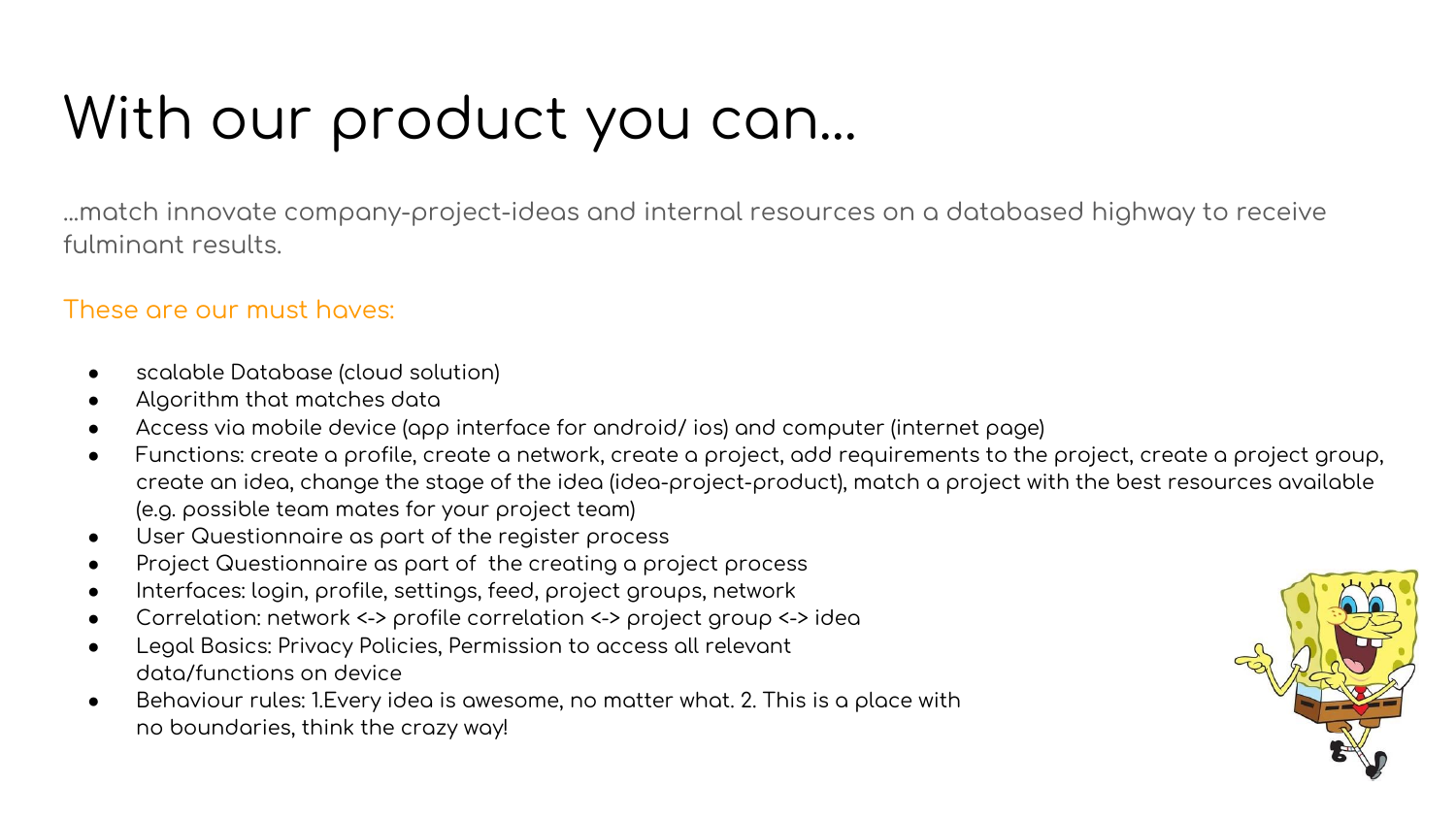#### But, it will get even better!

With the help of ...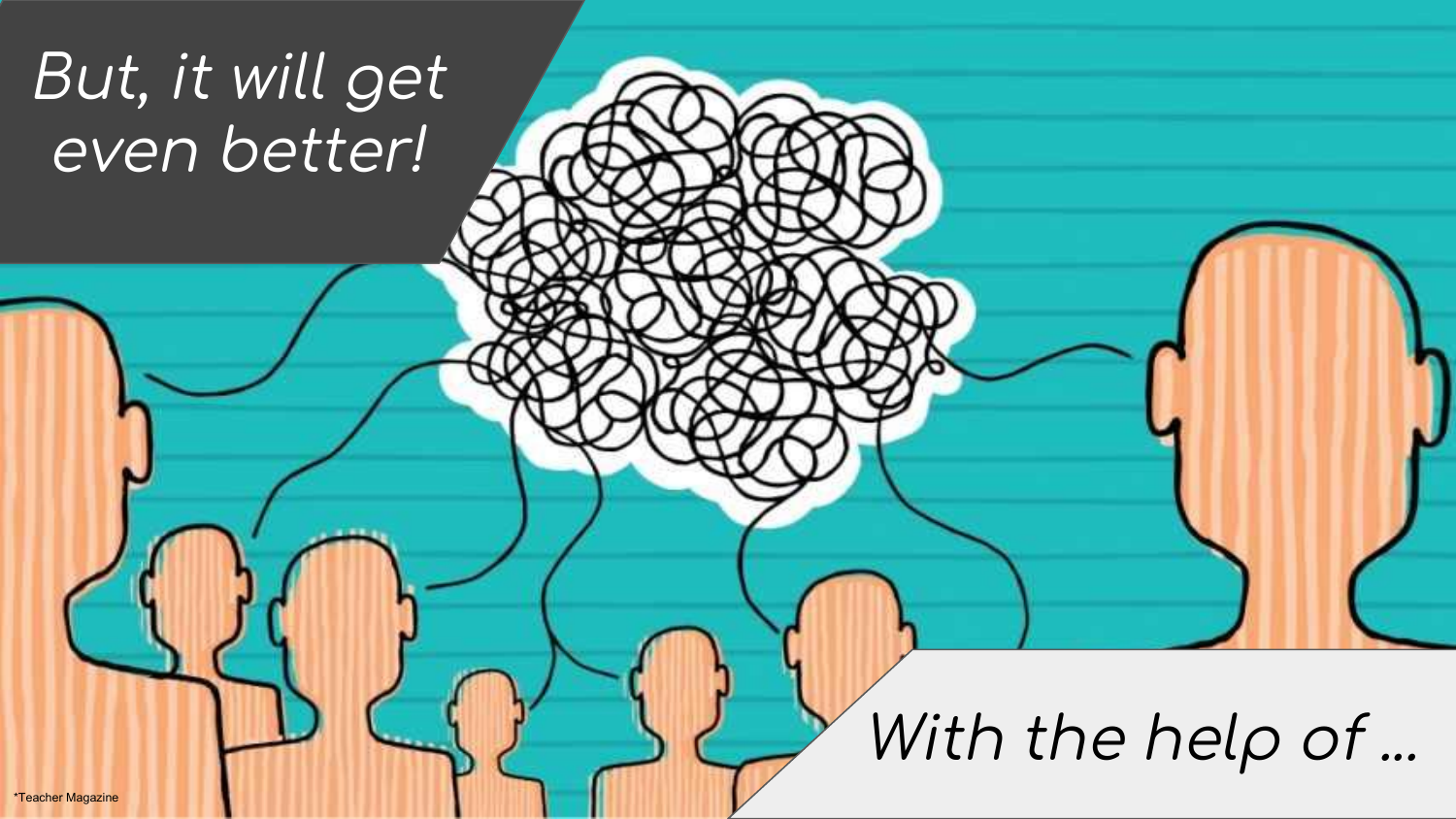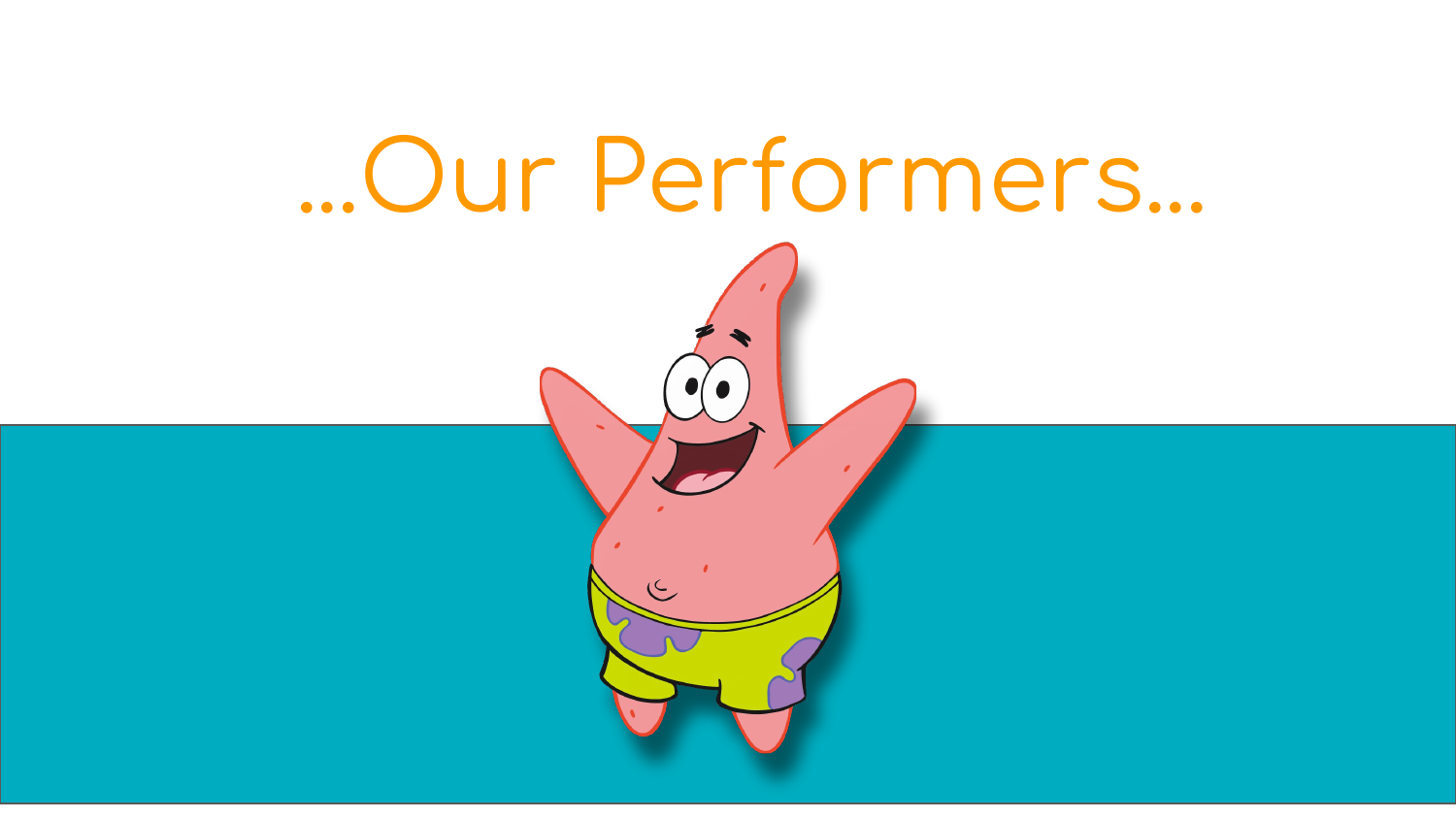#### You can even...

… decide what you want to see! With the help of our algorithm you can get personalized content that fits exactly your interests , this will increase the chance of finding even more efficient matches! The bigger your network becomes and the more interactions you have the more intelligent the system will be. … extend your network and the dimension of your projects - no boundaries! Connect with colleagues and people from all around the world and built up a growing community.

#### These are our performers:

- The possibility to assign an idea to a certain category, to view only certain categories
- "IDEA TINDER": swipe right = "support/like" function, swipe left = "don't support/dislike" function
- Settings for the idea's target group (only intercompany/ share with other networks/ share with everybody)
- Displaying of history and current stage of an idea (idea-project-product)
- Message function to interact with other people in a network/project group
- Add further requirements to a project (e.g. Ressources: people, time, money)
- Evaluation form:At the end of the project, evaluate it! This will improve the data quality for future matches.

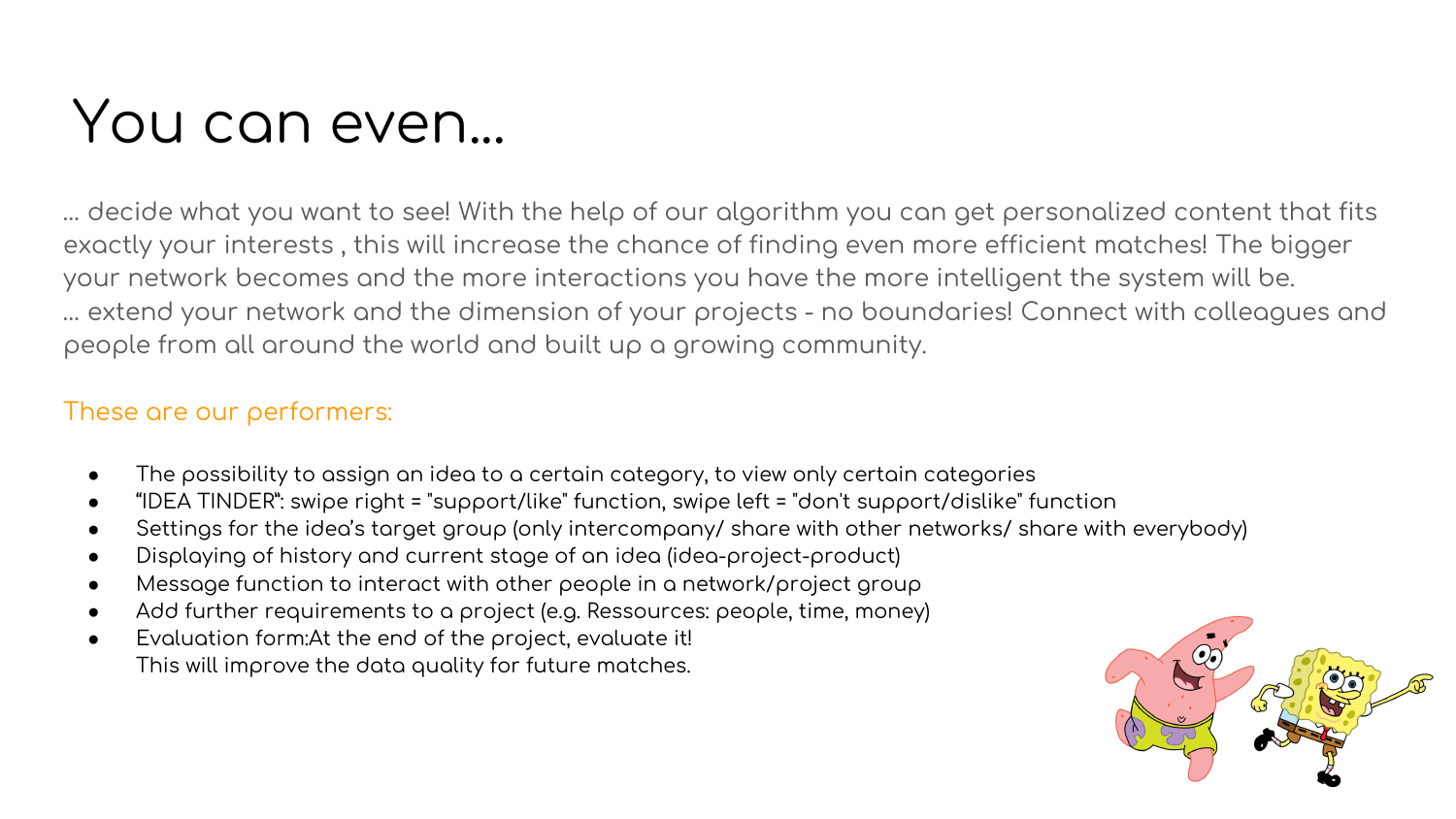And last, but definitely<br>not least...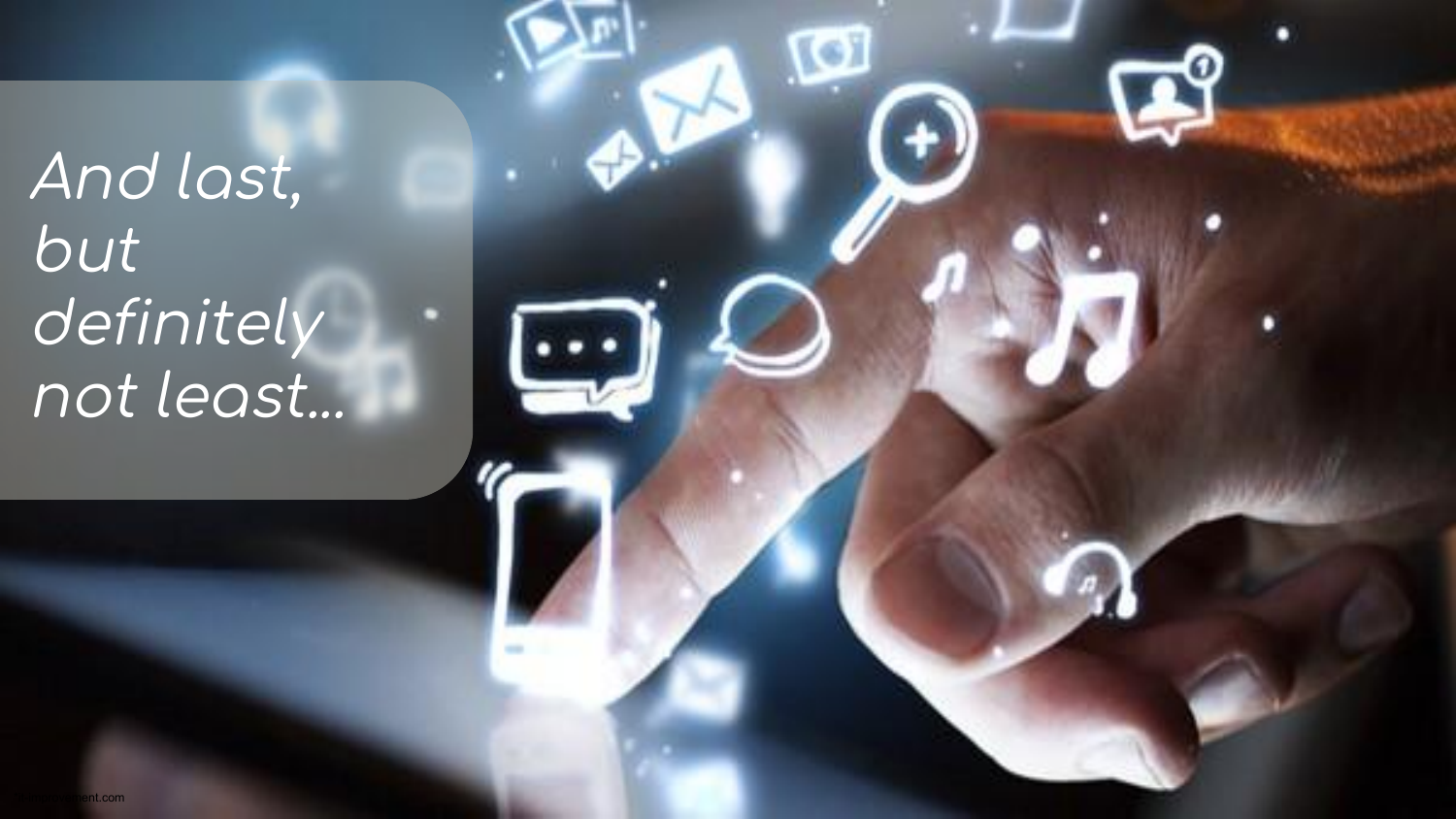

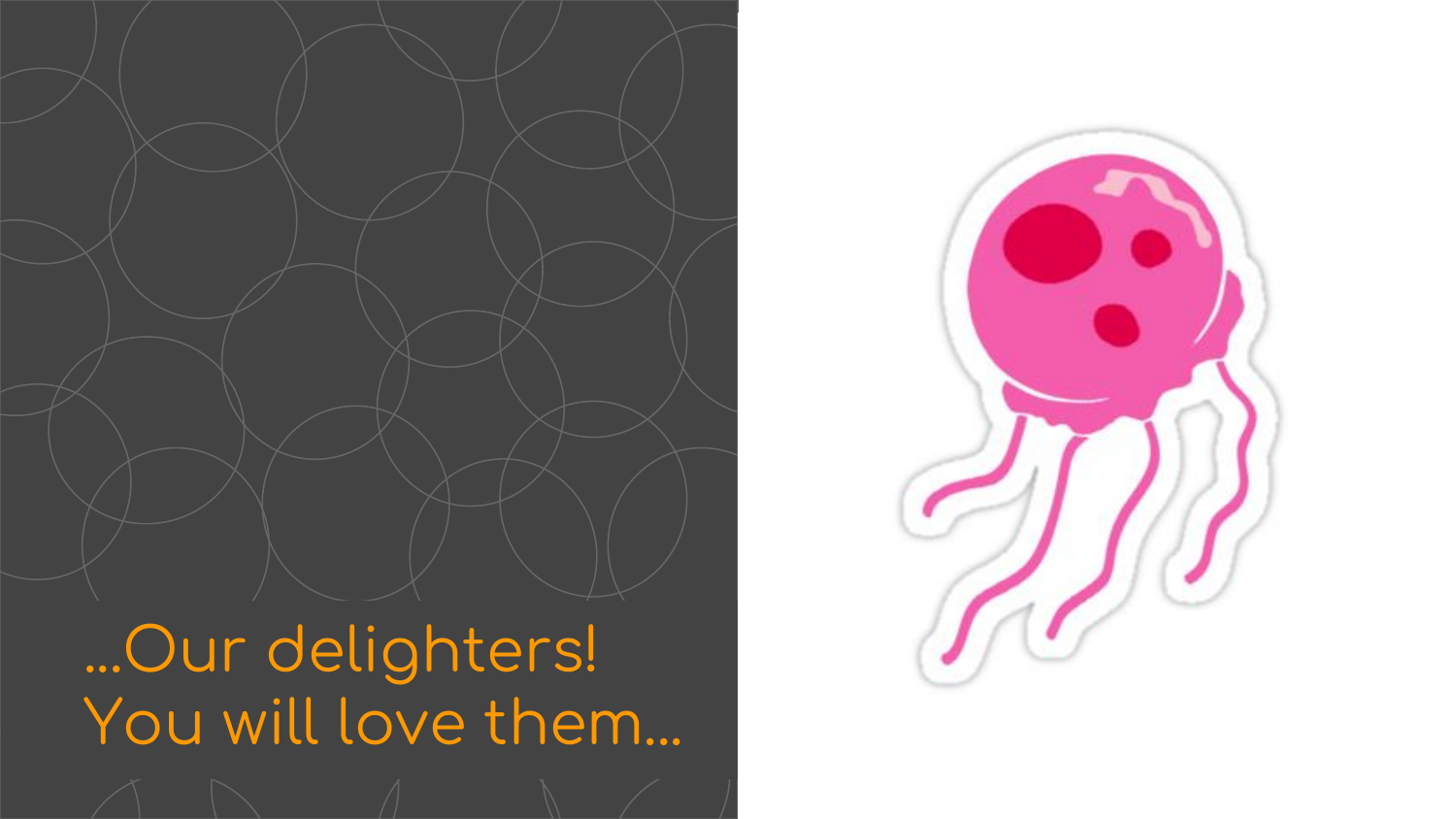#### They enable you to...

… stay motivated and inspired all around the clock through personal notifications … be an inspiration for others. Invite them to join your network to be a part of something great. … challenge yourself and your ideas in the company/network/world-wide network

#### Our delighters are:

- Listing of the top 10/100 ideas in your company/network/world
- Double click an idea to follow see what happens with it in the future
- Personal notification function with updates about your ideas and other activities within your network
- Built up a network of people who share the same ideas, preferences, interests
- Receive credit points for interactions with this app, likes through others or project achievements.
- Invite function: Invite people to register and join the app!